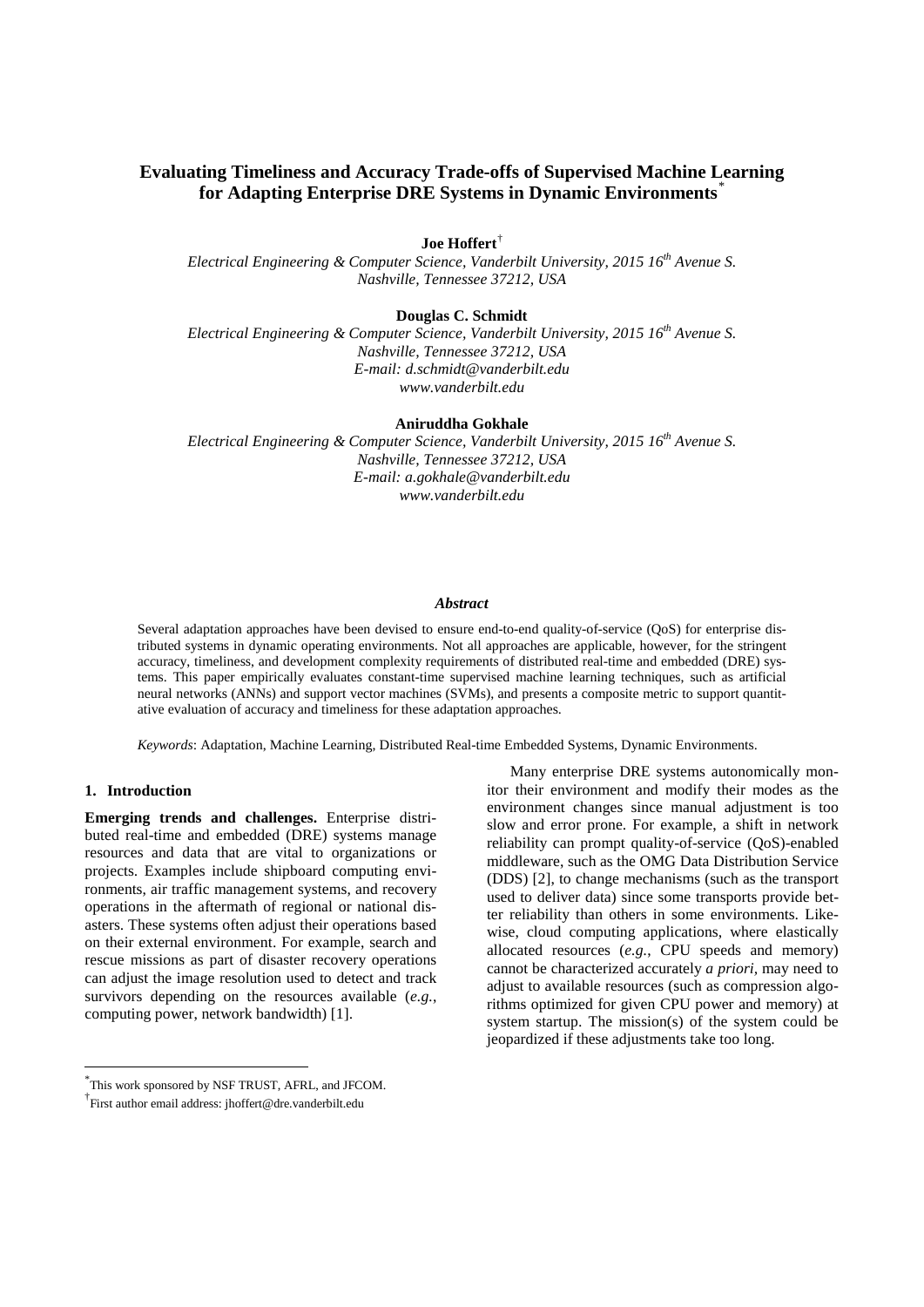One way to adapt enterprise DRE systems autonomically involves the use of policy-based approaches [\[3\]](#page-7-2) that externalize and codify logic to determine the behavior of managed systems. Policy-based approaches provide deterministic response times to perform appropriate adjustments given changes in the environment. The complexity of developing and maintaining policybased approaches for enterprise DRE systems can be unacceptably high and compromise trustworthiness, however, since developers must determine applicable policies for different environmental properties. Moreover, developers must manage the interaction of policies to provide needed adjustments.

Machine learning techniques [\[4,](#page-7-3) [5\]](#page-7-4) support algorithms that allow systems to adjust behavior based on empirical data (*e.g.*, inputs from the environment). These techniques can be used to support autonomic adaptation by learning appropriate adjustments to various operating environments. Unlike policy-based approaches, however, machine learning techniques can automatically recognize complex sets of environment properties and make appropriate decisions accordingly.

Conventional machine learning techniques, such as decision trees and reinforcement learning, address autonomic adaptation for non-DRE systems [\[6\]](#page-7-5). These techniques are not well-suited for enterprise DRE systems, however, since they do not provide data-independent bounded times when determining adjustments [\[7\]](#page-7-6). Reinforcement learning techniques [\[8\]](#page-7-7) explore the solution space until an appropriate solution is found, regardless of the elapsed time. Decision tree techniques have time complexities dependent upon the specific data and cannot be determined *a priori*. Moreover, decision trees may contain branches that are much longer than others, making the determination of appropriate adaptations unpredictable, which is undesirable in DRE systems.

Supervised machine learning techniques use training data to guide learning [\[9\]](#page-7-8). These techniques can provide constant time complexity along with perfect accuracy in determining appropriate adaptations for environments on which they have been trained (*i.e.*, known *a priori*). Techniques that trade off generality for specificity with perfect accuracy (*i.e.*, are specialized for the environments they have seen and on which they have been trained) are called "overfitted" [\[10\]](#page-8-0), which makes the accuracy equal to policy-based approaches (*i.e.*, 100% accurate). Moreover, several techniques with constant time complexity that are not overfitted provide high accuracy for determining adaptations for environments unknown until run-time.

Some techniques provide lower response times with lower accuracy, whereas others provide higher accuracy and response times. It is hard to manage (1) overfitted

and non-overfitted techniques, (2) the accuracy and response times for these constant time techniques, and (3) the trade-offs between them. Developers must empirically evaluate the techniques, combine the results of accuracy and response time manually, and determine the most appropriate technique.

**Solution approach → Integrated supervised machine learning techniques and composite metrics to guide trade-offs of accuracy and response times.** This paper describes our *timely-integrated machine learning* (TIML) approach to integrating the following techniques: (1) overfitted supervised machine learning to respond perfectly to environments known *a priori*, (2) non-overfitted techniques to respond to environments unknown until runtime with high accuracy and constant response times, and (3) a composite metric to evaluate the accuracy and response time of different techniques quantitatively. TIML supports low-latency, constanttime complexity for determining adaptations to operating environments, 100% accuracy for environments known *a priori*, and high accuracy for environments unknown until runtime. We evaluate techniques for managing both response times and accuracy.

Our prior work [\[11,](#page-8-1) [12,](#page-8-2) [13\]](#page-8-3) presented an architecture for autonomic adaptation and evaluated machine learning techniques without pinpointing the fastest response times. The work presented in this paper adds new experimental data and analysis, including fastest response times, as well as providing a new composite metric to evaluate accuracy and response time. We (1) overfit an artificial neural network (ANN) [\[14\]](#page-8-4) (which is a technique modeled on interactions of neurons in human brains) to retain as much information about specific environment configurations and adjustments as possible (*e.g.*, greatly increasing the number of connections between input environment characteristics and output adjustments used in an ANN), (2) integrate nonoverfitted ANNs and support vector machines (SVMs) [\[15\]](#page-8-5) (which generate the boundaries between different groupings to maximize the differences between groupings and aid in classification) to provide low response times and high accuracy for environments unknown until runtime, and (3) evaluate the machine learning techniques using the *AccuLate* metric that quantitatively combines accuracy and latency. Our *ADAptive Middleware And Network Transports* (ADAMANT) framework integrates TIML with the DDS QoS-enabled middleware to ensure accurate, timely, and predictable adaptation to dynamic environments.

# <span id="page-1-0"></span>**2. Motivating Example - Search and Rescue (SAR) Operations for Disaster Recovery**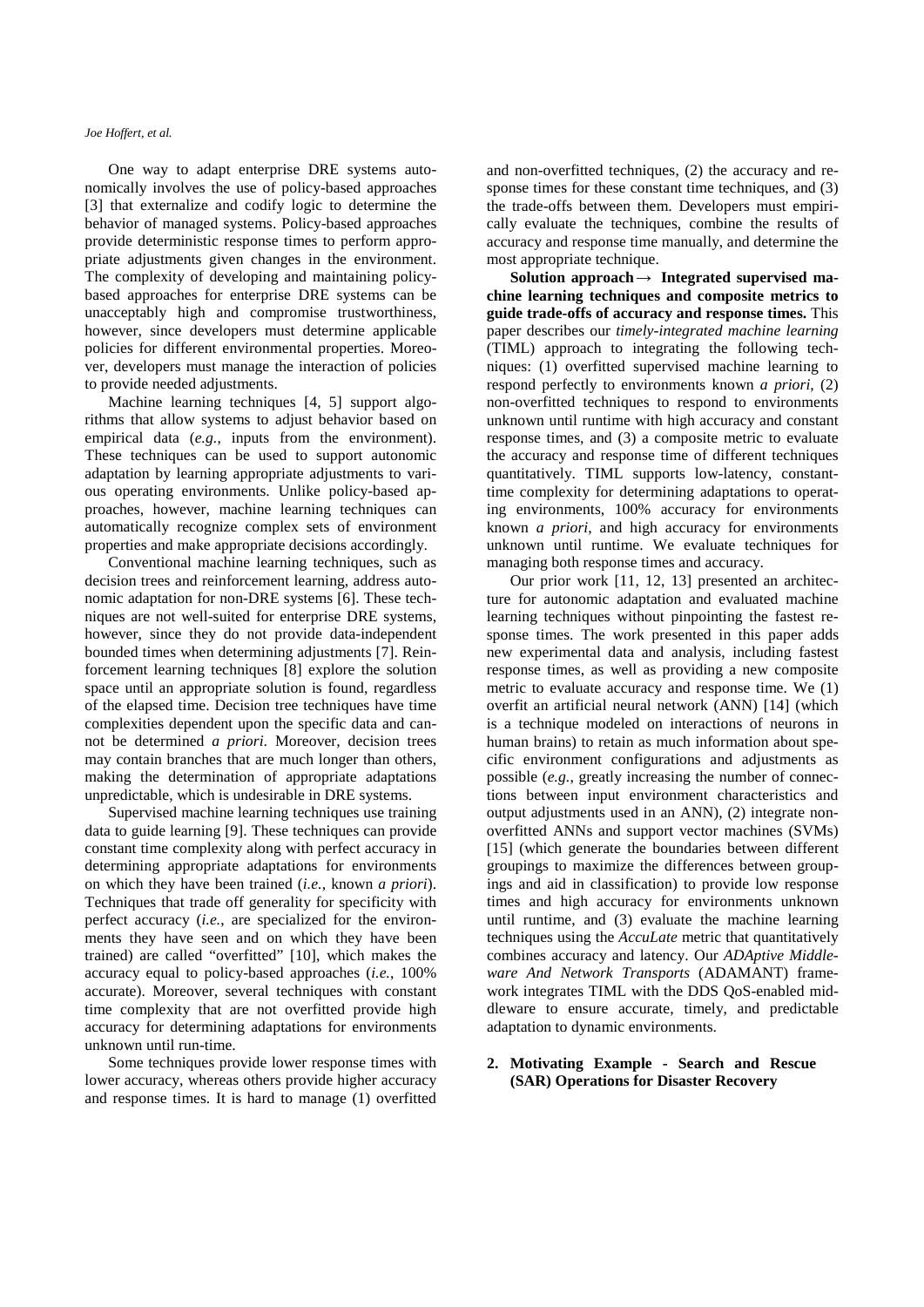To motivate the need for integrating machine learning techniques, this section describes the challenges associated with search and rescue (SAR) operations. SAR operations are part of disaster recovery enterprise DRE systems which manage relief efforts in the aftermath of a disaster, such as a hurricane or earthquake. SAR operations help locate and extract survivors in a large metropolitan area after a regional catastrophe. SAR operations use unmanned aerial vehicles (UAVs), existing operational monitoring infrastructure (*e.g.*, building or traffic light mounted cameras intended for security or traffic monitoring), and (temporary) datacenters to receive, process, and transmit event stream data from sensors and monitors to emergency vehicles that can be dispatched to areas where survivors are identified.

[Fig. 1](#page-2-0) shows an example SAR scenario where infrared scans along with GPS coordinates are provided by UAVs and video feeds are provided by existing infrastructure cameras. These infrared scans and video feeds are then sent to a datacenter, where they are processed by fusion applications to detect survivors. Once a survivor is detected the application can develop a three dimensional view and highly accurate position information so that rescue operations can commence.



<span id="page-2-0"></span>Fig. 1: Search and Rescue Motivating Example

#### <span id="page-2-1"></span>**3. Key Challenges of Enterprise DRE Systems**

This section summarizes key challenges that arise when developing autonomic enterprise DRE systems, such as the datacenter in the SAR motivating example in Sec. [2.](#page-1-0)

### <span id="page-2-2"></span>**3.1.** *Challenge 1: Timely Adaptation in Dynamic Environments*

Due to the dynamic environment inherent in enterprise DRE systems, application operations (such as image compression to reduce network traffic or disseminating data with timeliness *and* reliability properties) must adjust in a bounded—ideally constant time—manner as the environment changes. Operations that cannot adjust quickly and in a bounded amount of time will fail to perform adequately when resources change. For example, if resources are lost or withdrawn—or demand for information increases—operations must be configured to accommodate these changes with appropriate responsiveness to maintain a minimum level of service. If resources increase or demand decreases, operations should adjust as quickly as possible to provide higher fidelity or more expansive coverage. Manual modification is often too slow and error prone to maintain QoS.

# <span id="page-2-3"></span>**3.2.** *Challenge 2: Accurate Adaptation to Dynamic Environments*

Application operations in enterprise DRE systems must accurately adjust to changes in the environment. As changes in enterprise DRE systems occur (*e.g.*, increases in networking capability or requests for data from new senders and receivers), the system should take advantage of additional resources or provide access to additional data producers and consumers while maintaining or increasing QoS. For a given environment configuration, a most appropriate response exists and the enterprise DRE system must accurately implement adjustments to fully leverage existing resources.

# <span id="page-2-4"></span>**3.3.** *Challenge 3: Flexibility in Trading Off Accuracy and Timeliness*

Application operations in enterprise DRE systems must be able to trade-off adaptation accuracy with timeliness. The situation may demand that finding a less accurate adaptation in time is better than finding an ideal adaptation too late [\[16\]](#page-8-6). For example, selecting an adaptation that responds more quickly but has a lower probability of accuracy may be needed when response time is crucial (*e.g.*, failure of critical infrastructure is imminent or groups of injured survivors must be detected quickly). If perfect detection of survivors is performed too late, it may not be possible to rescue the survivors.

## **4. Solution Approach - Integrating Machine Learning Techniques and Composite Metrics**

*Timely-integrated machine learning* (TIML) integrates multiple machine learning techniques to provide both (1) perfect accuracy and low response latency in determining appropriate adjustments, such as adjustments to transport protocols to support QoS in dynamic environments, for environments known *a priori* and (2) high accuracy for environments unknown until runtime. The AccuLate composite metric provides quantitative guidance for balancing accuracy and response time latency. This approach enables enterprise DRE systems to adjust to their environments autonomically and evaluate accu-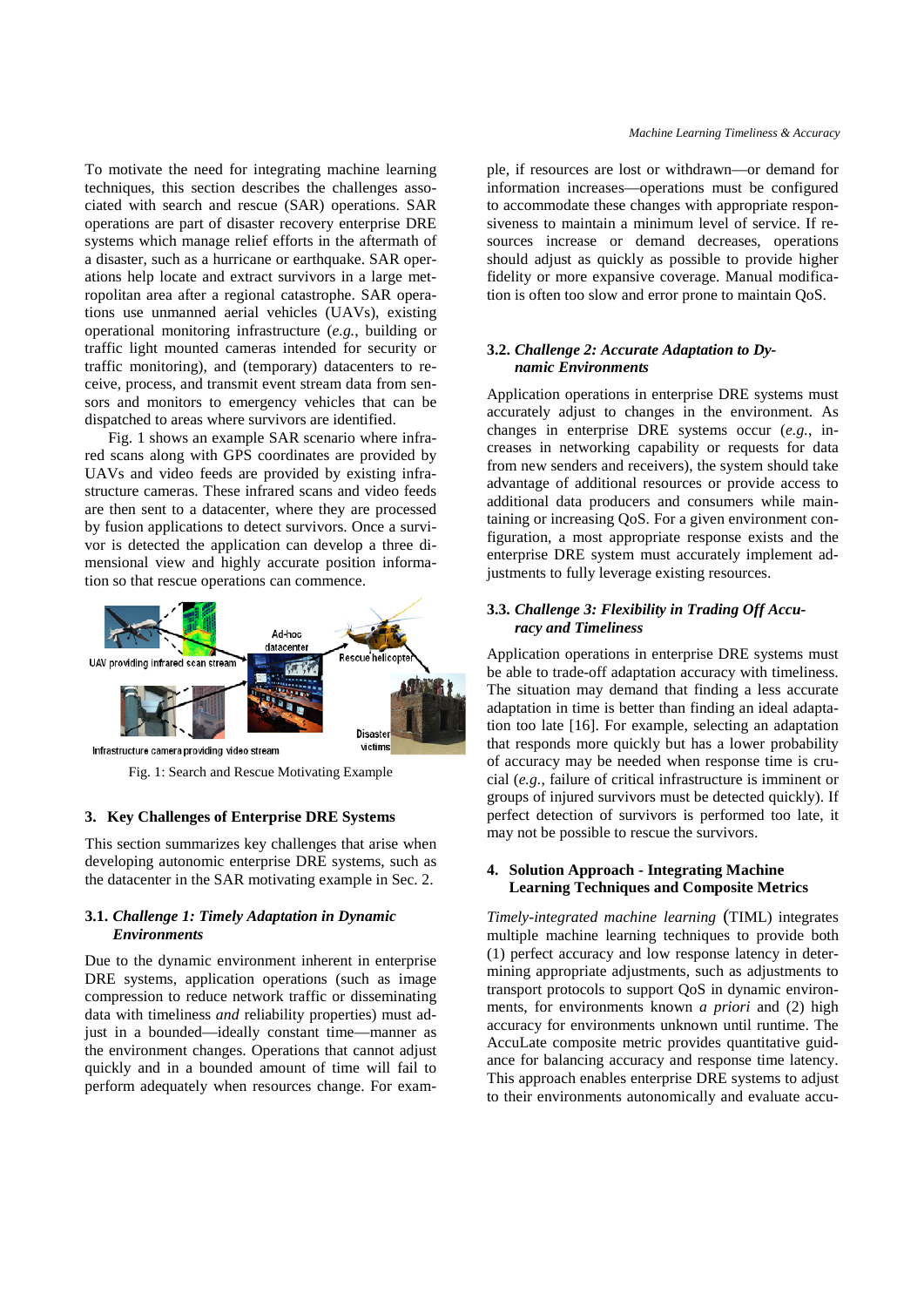racy and response latency quantitatively. Moreover, we leverage techniques that provide the constant time complexity assurance needed for enterprise DRE systems.

TIML overfits ANNs to retain a high degree of information about specific environment configurations and adjustments, e.g., increasing the number of hidden nodes used in an ANN. Hidden nodes are the computational components that provide connections between the relevant properties of the operating environment (*e.g.*, CPU speed, network reliability) with the adjustments needed for those environments. As the ANN learns, it strengthens or weakens the connections between inputs, hidden nodes, and outputs to provide appropriate adjustments. Increasing the number of hidden nodes increases the level of detail that the ANN maintains. Moreover, TIML utilizes SVMs configured with different *kernels* (*i.e.*, approaches to generating additional features from the environment configurations [\[17\]](#page-8-7)) to increase accuracy over ANNs for environments unknown until runtime. Our approach resolves the challenges presented in Sec. [3](#page-2-1) as described below.

- *Machine learning techniques that use a static number of equations for learning* address Challenge 1 in Sec. [3.1](#page-2-2) by providing predictable time complexities for determining appropriate adjustments. In particular, we apply overfitted ANNs for environments known *a priori* and multiple machine learning techniques for environments unknown until runtime to support enterprise DRE systems by incorporating the appropriate QoS-enabled middleware and transport protocol adjustments based on accuracy and timeliness concerns. When machine learning techniques are used in an enterprise DRE system, the time needed to make an appropriate adjustment is bounded by a constant number of equations.
- • *Integrating machine learning techniques* address Challenge 2 in Sec. [3.2](#page-2-3) by increasing the accuracy for environments known *a priori* and increasing the accuracy for environments unknown until runtime. Our approach increases the accuracy of determining appropriate adjustments by using an overfitted ANN for environments known *a priori* and integrated machine learning techniques that provide increased accuracy as compared to overfitted ANNs. Specifically, overfitting ANNs provides accuracy equal to policy-based approaches for environments known *a priori*, while non-overfitted techniques increase accuracy for environments unknown until runtime.
- • *Incorporating multiple machine learning techniques and evaluating accuracy and timeliness simultaneously* addresses Challenge 3 in Sec. [3.3](#page-2-4) by supporting multiple techniques with different levels of accuracy and response times for environments un-

known until runtime and providing a composite metric to evaluate the trade-offs of these different techniques quantitatively. TIML supports ANNs and SVMs with various configurations. Integrating these ANNs and SVMs provides flexibility to support timeliness and accuracy for systems that need to balance the two concerns. Moreover, the AccuLate composite metric described in Sec. [5.3](#page-5-0) allows quantitative evaluation of these techniques.

# **5. Experimental Results**

The section presents the results of experiments we conducted using ANNs and SVMs to determine timeliness, accuracy, and the balance between them to show the SAR datacenter leveraging ADAMANT in selecting an appropriate transport protocol configuration for a given operating environment. The experimental input data used to train the machine learning techniques include ADAMANT with multiple properties of the operating environment varied (*e.g.*, CPU speed, network bandwidth, DDS implementation, percent data loss in the network), along with multiple properties of the application being varied (*e.g.*, number of receivers, sending rate of the data), as would be expected with SAR operations.

We collected 394 inputs from previous experiments [\[18\]](#page-8-8) where an input consists of data values that determine a particular operating environment (*e.g.*, CPU speed, network bandwidth, number of data receivers, sending rate). We also provided the expected output to the ANNs and SVMs, *i.e.*, the transport protocol that provided the best QoS with respect to data reliability, average latency, and jitter (*i.e.*, standard deviation of the latency of network packets). An example of one of the 394 inputs is the following: 3 data receivers, 1% network loss, 25Hz data sending rate, 3GHz CPU, 1Gb network, using the OpenSplice DDS implementation, and specifying reliability and average latency as the QoS properties of interest. Based on our experiments, the corresponding output would be the NAK-based multicast protocol with a 1 ms retransmission timeout.

#### <span id="page-3-0"></span>**5.1.** *Evaluating the Accuracy of ANNs and SVMs*

Our addressed the SAR accuracy requirement by first training the ANNs and SVMs on the 394 inputs mentioned above. We used the *Fast Artificial Neural Network* (FANN) library [\[19\]](#page-8-9) as our ANN implementation due to its configurability, documentation, and opensource availability. FANN offers extensive configurability for the neural network including the number of hidden nodes connecting inputs with outputs. For SVMs, we used the libSVM library [\[20\]](#page-8-10) due to its configurability, documentation, and open-source availability.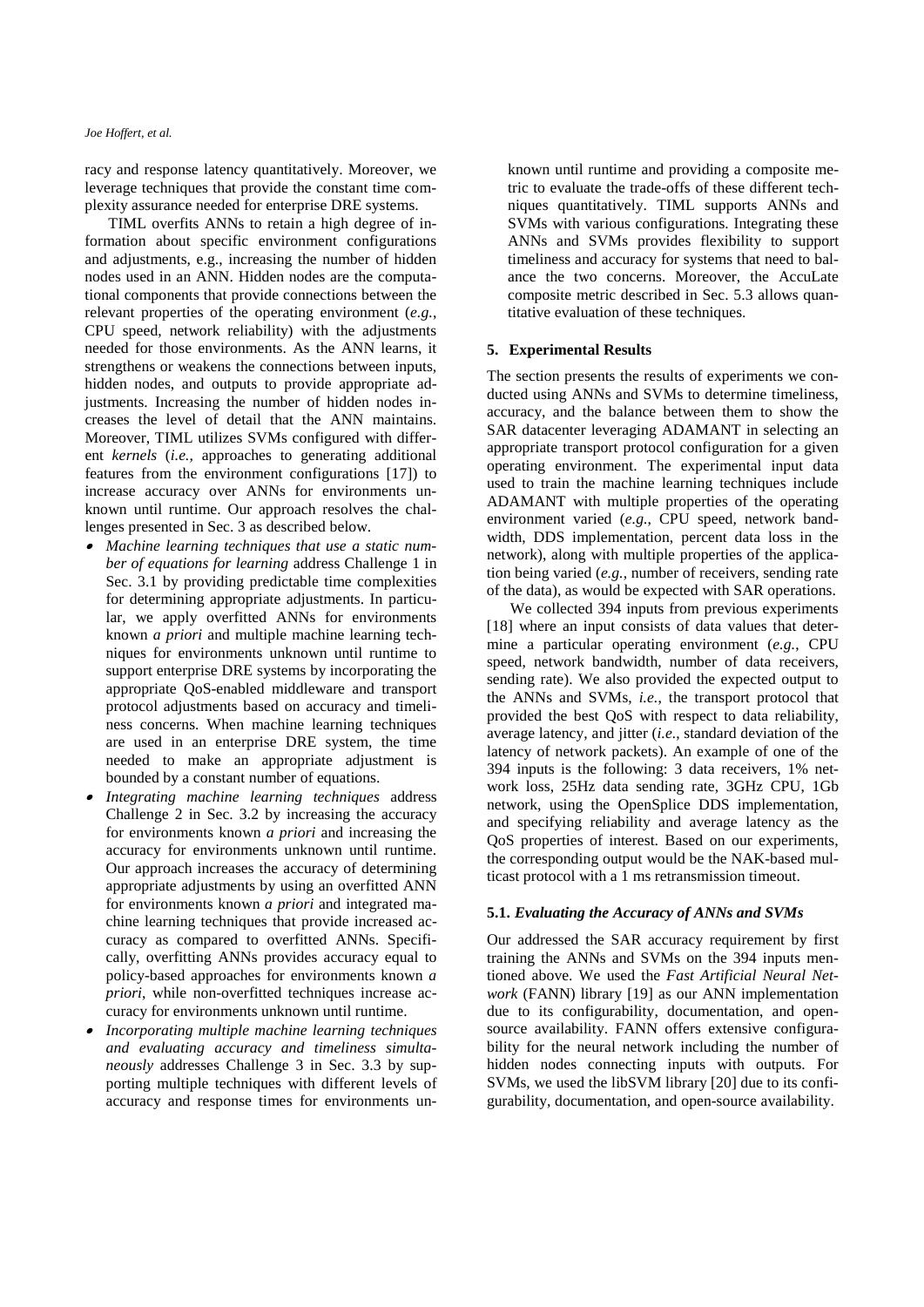To determine the most accurate ANN and SVM we ran training experiments with the ANNs using different numbers of hidden nodes and SVMs with different kernels. Only one SVM, however, provided 100% accuracy for the environment configurations on which they had been trained (*i.e.*, known *a priori*). For a given number of hidden nodes we trained the ANN 10 different times. The weights of the ANN determine how strong connections are between nodes. The weights are randomly initialized and these initial values have an effect on how well and how quickly the ANN learns.

[Fig. 2](#page-4-0) shows the accuracies for the ANN configured with 3, 4, 6, and 12 hidden nodes over 10 training runs. [Fig. 2](#page-4-0) also shows the effect of random initial weights on the accuracy of the ANN since the accuracy can vary across training runs. Accuracy was determined by querying the ANN with the data on which it was trained.



Fig. 2: ANN Accuracy for Known Environments

<span id="page-4-0"></span>100% accurate classification was generated at least once with all hidden node configurations except when using 3 hidden nodes. The ANN with 12 hidden nodes provided the best accuracy across all the training runs— 100% accuracy all but 3 times out of 10 which would make it more likely to provide 100% accuracy for any single training run. However, we need only a single 100% accurate classification and therefore choose the ANN with 4 hidden nodes since it has the lowest response time as shown in Sec. [5.2.](#page-4-1) No ANNs with hidden nodes fewer than 4 and only one SVM configuration provided 100% accurate classifications. We do not include the accuracy data for SVMs since the SVM response times are an order of magnitude greater than ANNs as shown in Sec. [5.2.](#page-4-1) The training data values had to be scaled from -1 to 1 to achieve 100% accuracy for the configurations in [Fig. 2.](#page-4-0)







<span id="page-4-2"></span>Fig. 3: ANN Accuracy for Unknown Environments

[Fig. 3](#page-4-2) and [Fig. 4](#page-4-3) present accuracy results for ANNs and SVMs respectively for operating environments unknown until runtime. The ANNs are randomly assigned initial weights for the connections between nodes which accounts for variations in accuracy across training runs. We average the accuracy results across all runs below. The accuracy for SVMs is dependent upon scaling of the input and output training data. The different scaling scenarios are presented in [Fig. 4.](#page-4-3)

To evaluate accuracy with unknown environments we use 2-fold cross-validation, where 394 environment configurations are split into two mutually exclusive training and testing data sets [\[21\]](#page-8-11). ANNs and SVMs are trained using training data and evaluated using testing data. The highest average accuracy for ANNs across the 10 training runs is produced with 12 hidden nodes (*i.e.*, 76.09% average accuracy). The second highest average accuracy is produced with 6 hidden nodes (*i.e.*, 72.84% average accuracy). SVMs produce higher accuracies, however, (*i.e.*, 86.29% accuracy for SVMs using either the RBF or polynomial kernel).

**SVM Accuracy (2-fold cross-validation)** 



<span id="page-4-3"></span>Fig. 4: SVM Accuracy for Unknown Environments

#### <span id="page-4-1"></span>**5.2.** *Evaluating the Timeliness of ANNs and SVMs*

As described in Challenge 2 in Sec. [3.2,](#page-2-3) the datacenter for SAR operations requires timely configuration ad-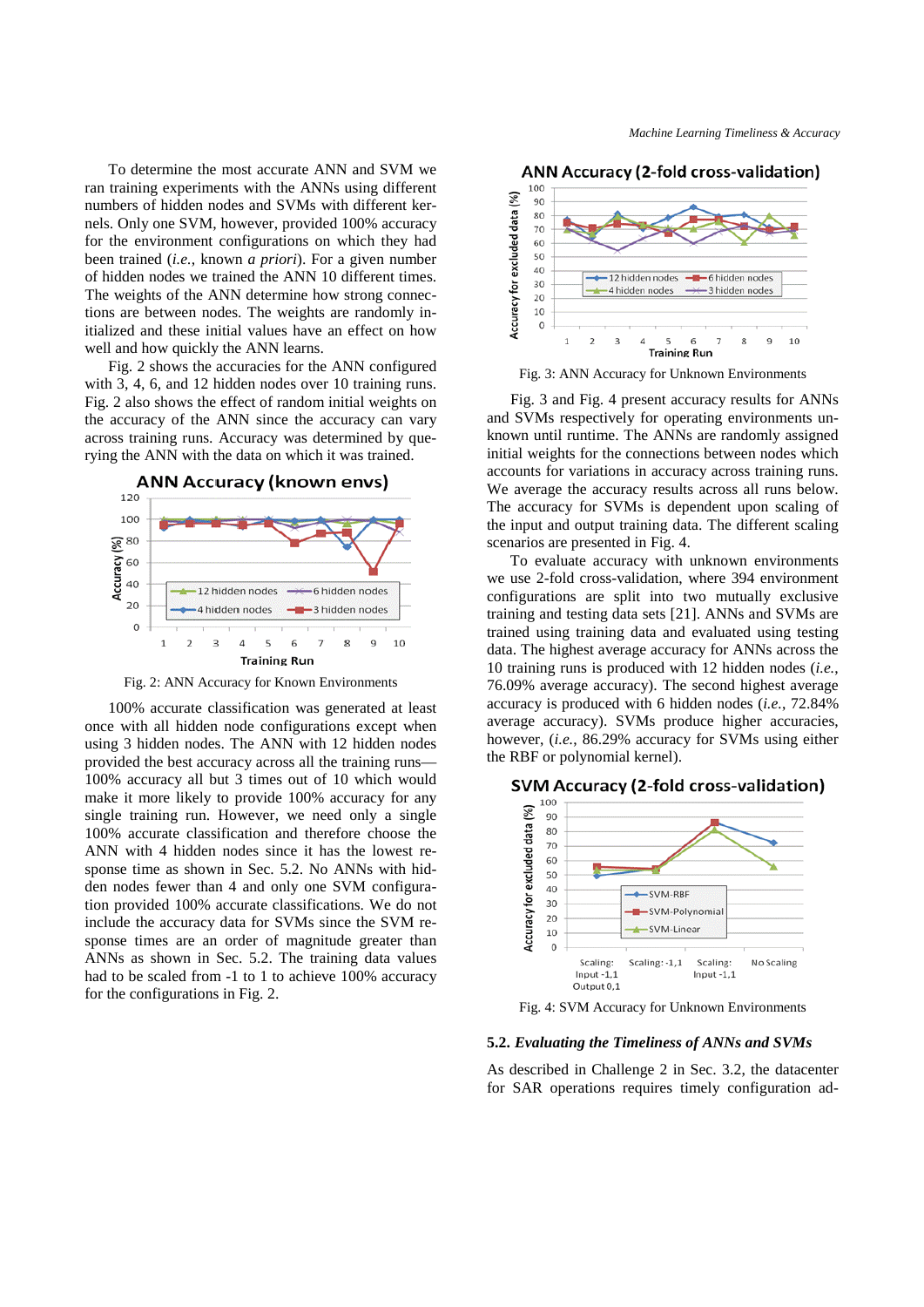justments. This section provides timing information for ANNs and SVMs when queried for an optimal transport protocol. We used a 3 GHz CPU with 2GB of RAM running Fedora Core 6 with real-time extensions. Timeliness was determined by querying the ANNs and SVMs with all 394 inputs on which they were trained. A high resolution timestamp was taken before and after each call to the ANNs and SVMs.



Fig. 5: ANN Average Response Times (μseconds)

<span id="page-5-1"></span>[Fig. 5](#page-5-1) shows the average response times for 10 separate experiments where for each experiment we query the ANN for each of the 394 inputs. The figures show that ANNs provide timely and consistent responses. As expected, the response times using more hidden nodes are slower than response times with fewer hidden nodes. The increase in latency is less than linear, however (*e.g.*, response times using 12 hidden nodes are less than twice that using 6 hidden nodes).

[Fig. 6](#page-5-2) shows the response times for SVMs configured with different kernels and data scaling approaches. The SVM with the linear kernel tends to have the lowest response time with the polynomial and RBF kernels being the next most responsive respectively. Scaling the environment configuration input data and the transport protocol output response has an effect on the response times as well since this scaling affects the specific kernels that are created for the data.



<span id="page-5-2"></span>Fig. 6: SVM Average Response Times (μseconds)

### <span id="page-5-0"></span>**5.3.** *Evaluating the Trade-offs of Accuracy and Timeliness for ANNs and SVMs*

Deciding which machine learning technique to use for environments known *a priori* is straightforward. The ANN configured with 4 hidden nodes provides a configuration with 100% accuracy (shown in [Fig. 2\)](#page-4-0) and the lowest latency with a 100% accurate configuration (shown in [Fig. 5\)](#page-5-1). It is more challenging, however, to decide which technique to use for environments unknown until runtime. ANNs generally provide a lower response time, while SVMs provide higher accuracy.

$$
Accu\text{Late}_{t} = \left(\frac{total\_samples_{t} - correct\_samples_{t}}{total\_samples_{t}} \times 100 + 1\right) \times latency_{t}
$$

where  $t$  is the machine learning technique being evaluated and latency is measured in microseconds

#### Fig. 7: AccuLate Formula

<span id="page-5-3"></span>We created the AccuLate composite metric to provide quantitative evaluation of machine learning techniques when considering both accuracy and response latency. As shown in [Fig. 7,](#page-5-3) the AccuLate metric multiplies the inaccuracy percentage of a technique by its average latency. The number of total samples minus the number of correct classifications yields the number of inaccurate classifications. This result is divided by the number of total samples to produce inaccuracy as a fraction. We multiply the inaccuracy fraction by 100 to get the inaccuracy percentage. This multiplication by 100 gives the inaccuracy equal weight with the latency when multiplying the two values (*i.e.*, the inaccuracy values range from 0 to 100 while the latency values for our current timing experiments range from single digits to double digits of microseconds).

We then add one to the inaccuracy percentage to account for perfect accuracy where the inaccuracy value would otherwise be zero and making the entire Accu-Late value zero. Adding one to the inaccuracy percentage allows AccuLate to produce a useful quantitative value for comparing machine learning techniques even when the techniques are 100% accurate. The utility of this adjustment is shown for some machine learning techniques (*e.g.*, overfitted ANNs) when they are queried against the data on which they have been trained (*i.e.*, known environments).

We use inaccuracy rather than accuracy as a factor in the AccuLate formula so that a technique that has both desirable qualities of high accuracy/low inaccuracy and low latency will produce a lower AccuLate value than a technique that has either (1) the same high accuracy and higher latency or (2) lower accuracy and the same latency. The inaccuracy percentage is based on 2 fold cross-validation as outlined in Sec. [5.1](#page-3-0) which gives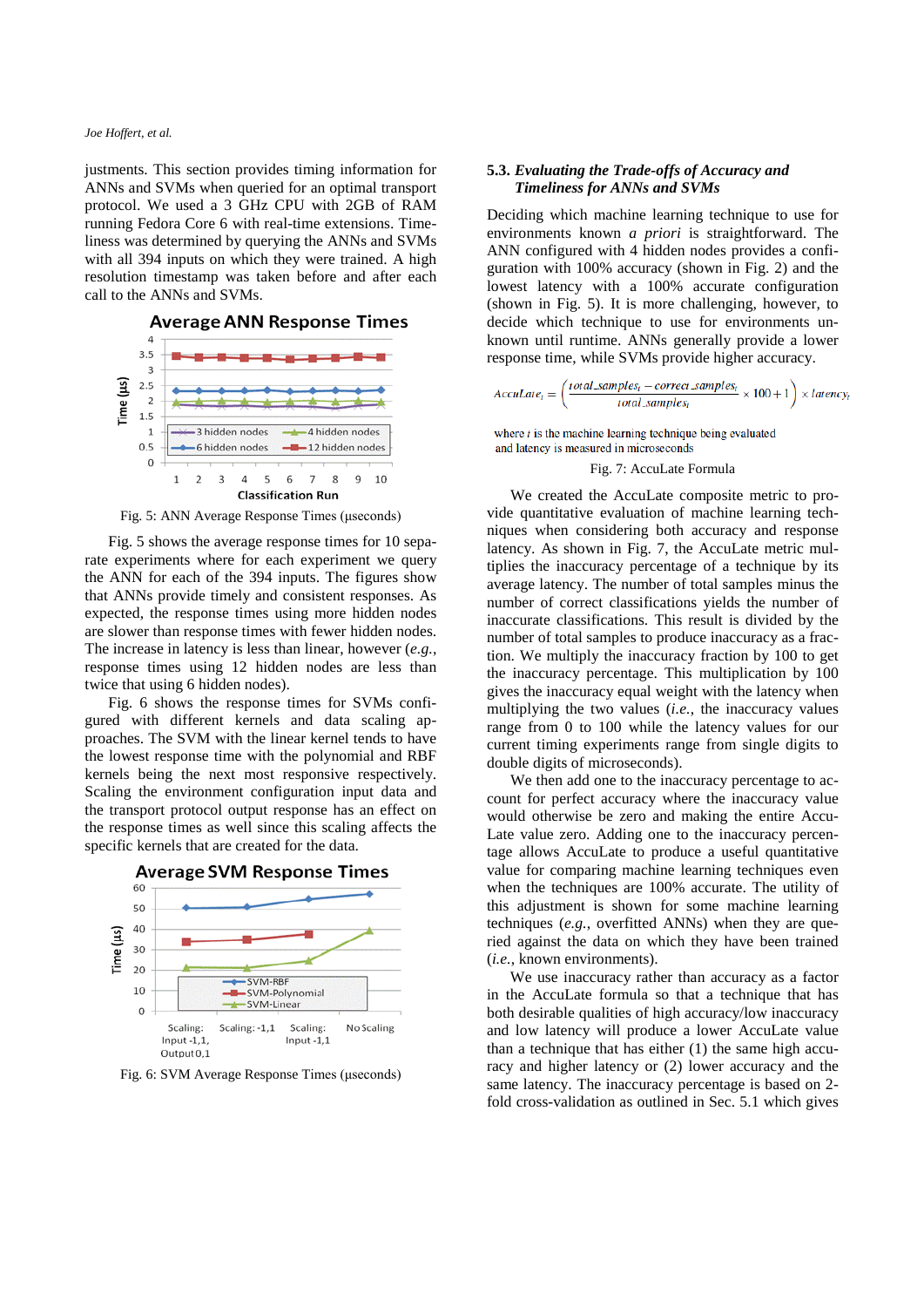guidance as to how a machine learning technique will perform given an operating environment configuration on which it has never been trained. The AccuLate formula can be easily modified to use units of measurement other than microseconds for latency. We use microseconds since the techniques we evaluated all responded within 10s of microseconds.

100% Accurate ANNs (known envs)



<span id="page-6-0"></span>Fig. 8: AccuLate Values for 100% Accuracy Known Envs.

[Fig. 8](#page-6-0) shows the AccuLate values for the various machine learning techniques we evaluated for operating environments known *a priori* when 100% accuracy was achieved The ANN configured with 4 hidden nodes produces the best AccuLate value since it provides 100% accuracy (*i.e.*, for 5 different classification runs) and the lowest overall latency. These values are equal to the values shown in [Fig. 5](#page-5-1) when 100% accuracy is achieved which highlights AccuLate's utility in comparing techniques when accuracy is equal[.](#page-6-1)

[Fig. 9](#page-6-1) shows the AccuLate values for ANNs when operating environments were unknown until runtime. This figure shows that when accuracy and latency are given roughly equal weight (*i.e.*, same order of magnitude for values), the ANN with more hidden nodes provides a better balance of both accuracy and low latency for deciding an appropriate transport protocol for a given operating environment. The ANN with 12 hidden nodes consistently provides the best (*i.e.*, lowest) Accu-Late values while the ANN with 3 hidden nodes provides the worst (*i.e.*, highest) values.

<span id="page-6-1"></span>



Fig. 9: ANN AccuLate Values for Unknown Envs.

[Fig. 10](#page-6-2) shows the AccuLate values for SVMs when operating environments were unknown until runtime. This figure shows that generally the SVM with the linear kernel produces the best (*i.e.*, lowest) AccuLate value. The figure also highlights that scaling the data (*i.e.*, the input operating environment and the output transport protocol) has an effect on the AccuLate values due to the corresponding change in accuracy.





<span id="page-6-2"></span>Fig. 10: SVM AccuLate Values for Unknown Envs.

In particular, when no scaling of the data is done the SVM with the linear kernel produces the worst (*i.e.*, highest) AccuLate values. Scaling the operating environment data to be between -1 and 1 produces the best AccuLate values for all the SVMs including the worst performing SVM using this scaling (*i.e.*, with the RBF kernel) which produces results better than any other kernel using a different scaling approach.

AccuLate values can also be useful in evaluating machine learning techniques within a latency threshold. These values can aid real-time systems with deadlines where several techniques may exist that fulfill the timing requirements (*i.e.*, are within the deadline). Based on response times shown in [Fig.](#page-5-1) 5 and [Fig.](#page-5-2) 6, if the average response time must be below 2.5 microseconds then the relevant techniques are ANNs configured with 3, 4, and 6 hidden nodes. For unknown environments,

[Fig.](#page-6-1) 9 shows that the ANN with 6 hidden nodes provides the best (*i.e*., lowest) AccuLate values relative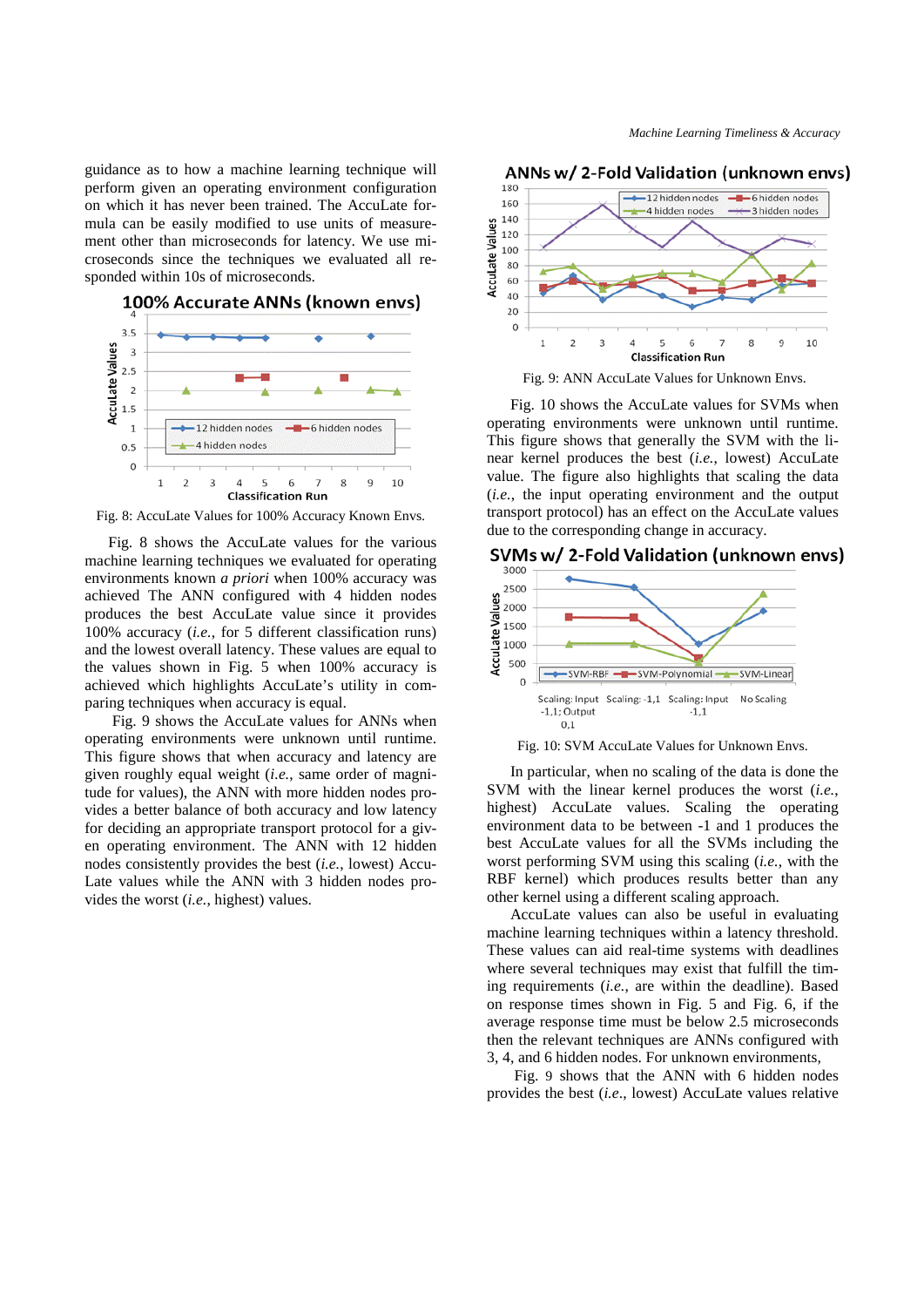to the required deadline with an average AccuLate value of 56.22 (as compared to values of 69.26 and 119.22 for ANNs with 4 and 3 hidden nodes respectively).

### **6. Concluding Remarks**

The results of the experiments presented in this paper show how integrating ANNs and SVMs help address the timeliness, accuracy, and trade-offs between them for adaptive enterprise DRE systems. Below we describe some lessons learned from our work on TIML:

- **ANNs provide perfect accuracy and low latency for guidance in operating environments known** *a priori***.** Our experiments showed that ANNs accurately determined which protocol supported the desired QoS for operating environments known *a priori*. Several different configurations of ANNs were able to provide perfect accuracy. We chose the ANN with the least number of hidden nodes that still provided 100% accuracy since this ANN also provided the lowest response latency.
- **SVMs provide higher accuracy than ANNs for operating environments unknown until runtime at a cost of higher response latency.** Our experiments showed that SVMs increased accuracy in determining which protocol supported the desired QoS for operating environments unknown until runtime. SVMs produced a 13% increase in accuracy over ANNs when comparing the most accurate SVM with the most accurate ANN (*i.e.*,  $86.29/76.09 - 1 = 0.13$ . ANNs produced a 91% decrease in response time over SVMs, however, when comparing the most responsive SVM to the most responsive ANN (*i.e.*, 1 - 1.84/21.23 = 0.91).
- **Integrating ANNs and SVMs can leverage the strength of both approaches with the AccuLate providing quantitative comparisons.** When ANNs and SVMs are integrated together in constant-time, DRE systems in dynamic environments can leverage the low response time and accuracy of ANNs for operating environments known *a priori* and the accuracy of SVMs for environments unknown until runtime. When the timeliness constraints of the system preclude certain SVMs, the AccuLate metric can be used to determine which technique provides the best mix of accuracy and response latency.
- **Scaling the environment configuration and transport protocol data affects accuracy.** We were not able to produce an ANN with 100% accuracy for environments known *a priori* if the data was not scaled. Moreover, SVMs sometimes produced their most accurate results for environments

known *a priori* when the data was not scaled while for environments unknown until runtime scaling the data produced the best accuracy.

Additional information and code for the technologies and tests are available in open-source form at www.dre.vanderbilt.edu/~jhoffert/ADAMANT.

# **References**

- <span id="page-7-0"></span>1. N. Shankaran *et al.*, Hierarchical control of multiple resources in distributed real-time and embedded systems, *Real-Time Systems* **39**(1-3) (2007) 237-282.
- <span id="page-7-1"></span>2. G. Pardo-Castellote, OMG Data-distribution Service: Architectural Overview. In *Proc. 23rd Intl. Conf. on Distributed Computing Systems* (IEEE Computer Society, Los Alamitos, 2003), pp. 200- 206.
- <span id="page-7-2"></span>3. A. Choudhary, Policy based management in the global information grid. *International Journal of Internet Protocol Technology*, **3**(1) (2008) 72–80.
- <span id="page-7-3"></span>4. P. Domingos, Machine learning, in *Handbook of Data Mining and Knowledge Discovery* (Oxford University Press, New York, 2002), pp. 660-670.
- <span id="page-7-4"></span>5. M. Xue and C. Zhu, A Study and Application on Machine Learning of Artificial Intelligence. In *Proc. Intl. Joint Conf. on* Artificial Intelligence (IEEE Computer Society, Los Alamitos, 2003), pp. 272-274.
- <span id="page-7-5"></span>6. A. Hess *et al*., Principles, Autonomic Adaptation and Analysis of SIP Headers Using Decision Trees, in *Systems and Applications of IP Telecommunications, Services and Security for Next Generation Networks*, (Springer, Berlin/Heidelberg, 2008), pp. 69–89.
- <span id="page-7-6"></span>7. J. Hoffert *et al.*, Adapting and Evaluating Distributed Real-time and Embedded Systems in Dynamic Environments, In *Proc. 1st Int. Workshop on Data Dissemination for Large scale Complex Critical Infrastructures* (ACM, New York, 2010), pp. 23–28.
- <span id="page-7-7"></span>8. X. Bu *et al.*, A Reinforcement Learning Approach to Online Web Systems Auto-configuration. In *Proc. 29th IEEE Intl. Conf. on Distributed Computing Systems*, (IEEE Computer Society, Los Alamitos, 2009), pp. 2–11.
- <span id="page-7-8"></span>9. S. B. Kotsiantis, Supervised Machine Learning: A Review of Classification Techniques. In *Proc. Conf. on Emerging Artificial Intelligence Applications in Computer Engineering: Real Word AI Systems with Applications in eHealth, HCI, Information Retrieval and Pervasive Technologies*, (IOS Press, Amsterdam), pp. 3-24.